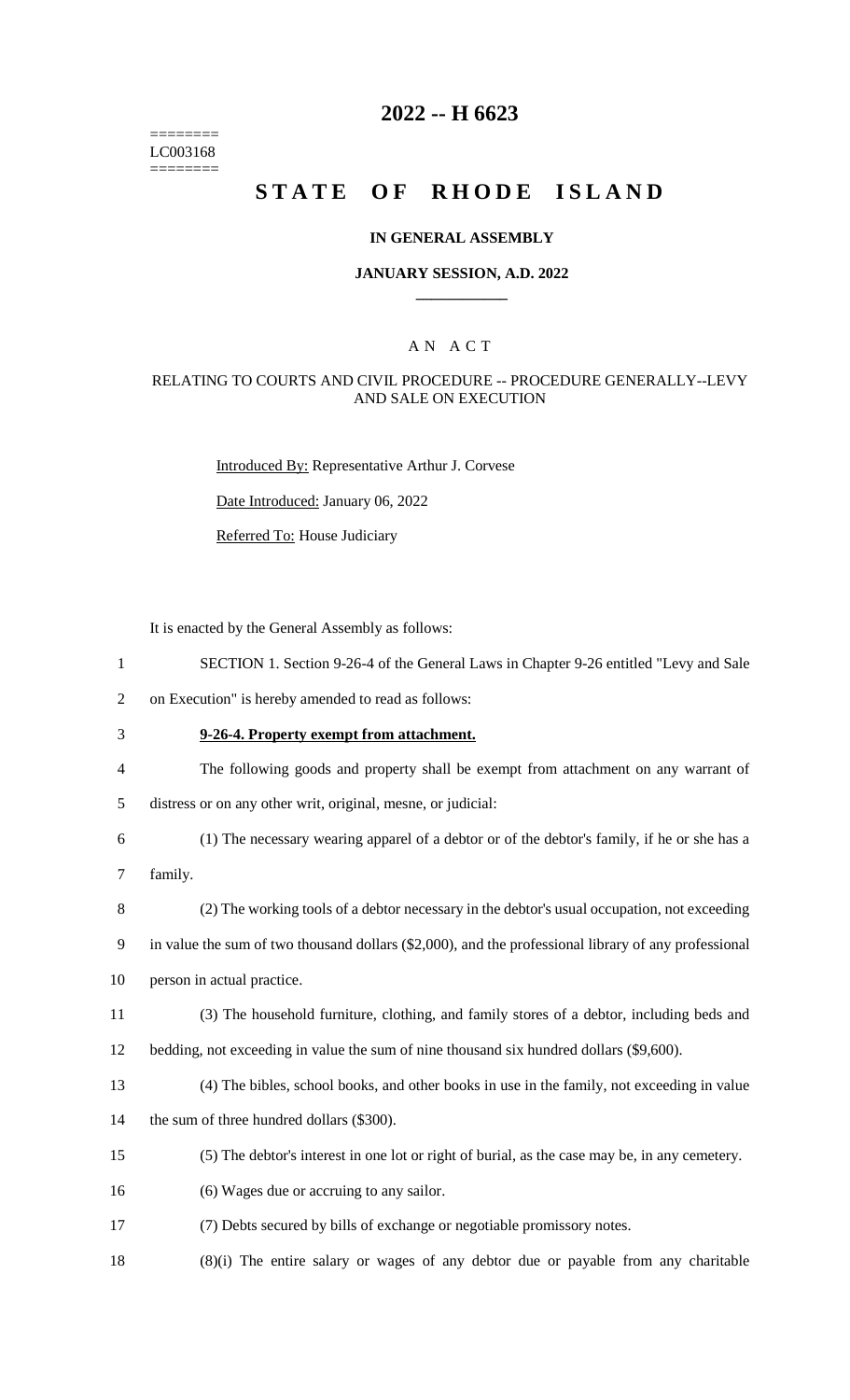corporation, or from any person or corporation engaged in the disbursement or administration of any public charitable fund or money, whenever the salaries or wages are to be paid or supplied, directly or indirectly, from any fund or money appropriated or contributed for the relief of the poor or in aid of unemployment, and the debtor is the object of the relief or aid.

 (ii) The entire wages or salary of any debtor due or payable from any employer, where the debtor has been the object of relief from any state, federal, or municipal corporation or agency for a period of one year from and after the time when the debtor ceases to be the object of such relief.

 (iii) The salary or wages due or payable to any other debtor, not exceeding the sum of fifty dollars (\$50.00).

(9) The salary and wages of the wife and the minor children of any debtor.

 (10) Such other property, real, personal, or mixed, in possession or actions as is or shall be exempted from attachment and execution, either permanently or temporarily, by general or special acts, charters of incorporation, or by the policy of the law.

 (11) An individual retirement account or individual retirement annuity as defined in the Internal Revenue Code, 26 U.S.C. §§ 408 and 408A, and the payments or distributions from such an account or annuity, except that this exemption does not apply to any of the following:

(i) An order of a court pursuant to a judgment of divorce or separate maintenance.

(ii) An order of a court concerning child support.

 (iii) Contributions to an individual retirement account, or premiums on an individual retirement annuity, including the earnings or benefits from those contributions or premiums that constitute an excess contribution within the meaning of Section 4973 of the Internal Revenue Code, [26 U.S.C. § 4973].

 (12) The right or interest of a person in an annuity, pension, profit sharing, or other retirement plan protected by the Employee Retirement Income Security Act of 1974, Public Law 93-406, 29 U.S.C. § 1001 et seq. This exemption shall also apply to the operation of the Federal 26 Bankruptcy Code, as permitted by 11 U.S.C. § 522(d)(10)(E). This exemption shall not apply to the right or interest of a person in an annuity, pension, profit sharing, or other retirement plan to the extent that that right or interest is subject to any of the following:

(i) An order of the court pursuant to a judgment of divorce or separated maintenance.

(ii) An order of a court concerning child support.

 This exemption shall not apply to contributions to, and the earnings of, any of the retirement plans enumerated in this subdivision that are not qualified retirement plans as defined by the Internal Revenue Code, 26 U.S.C. § 401.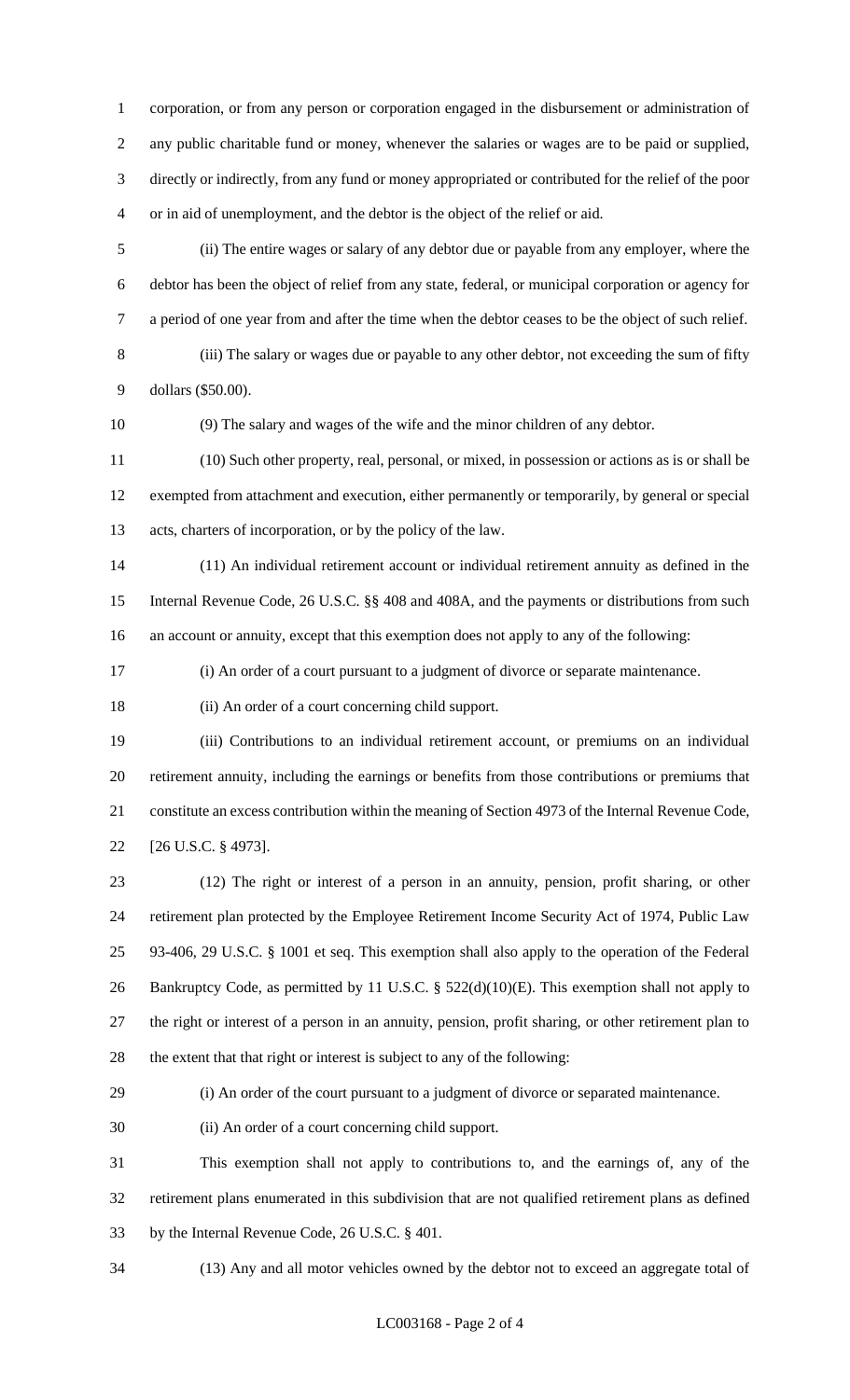- twelve thousand dollars (\$12,000).
- (14) Any and all jewelry owned by the debtor not to exceed an aggregate total of two thousand dollars (\$2,000).
- (15) An account balance, right, or interest of a person in a "prepaid tuition program" or a "tuition savings program" as defined in § 16-57-3(10) and (16), respectively. This exemption shall not apply to a balance, right, or interest to the extent that the balance, right, or interest is subject to any of the following:
- (i) An order of a court pursuant to a judgment of divorce or separate maintenance;
- (ii) An order of a court concerning child support.
- (16) In addition to the exemptions herein, a debtor in bankruptcy may exempt an additional
- six thousand five hundred dollars (\$6,500) in any assets.
- (17) The real property of any person having debts secured by casino-issued lines of credit,

also known as "casino markers," that are issued to casino patrons by the casino credit department

- or other department or agency of the casino.
- (18) Savings or other deposits held in a banking, or financial institution not exceeding the
- 16 sum of five hundred dollars (\$500).
- SECTION 2. This act shall take effect upon passage.

#### ======== LC003168 ========